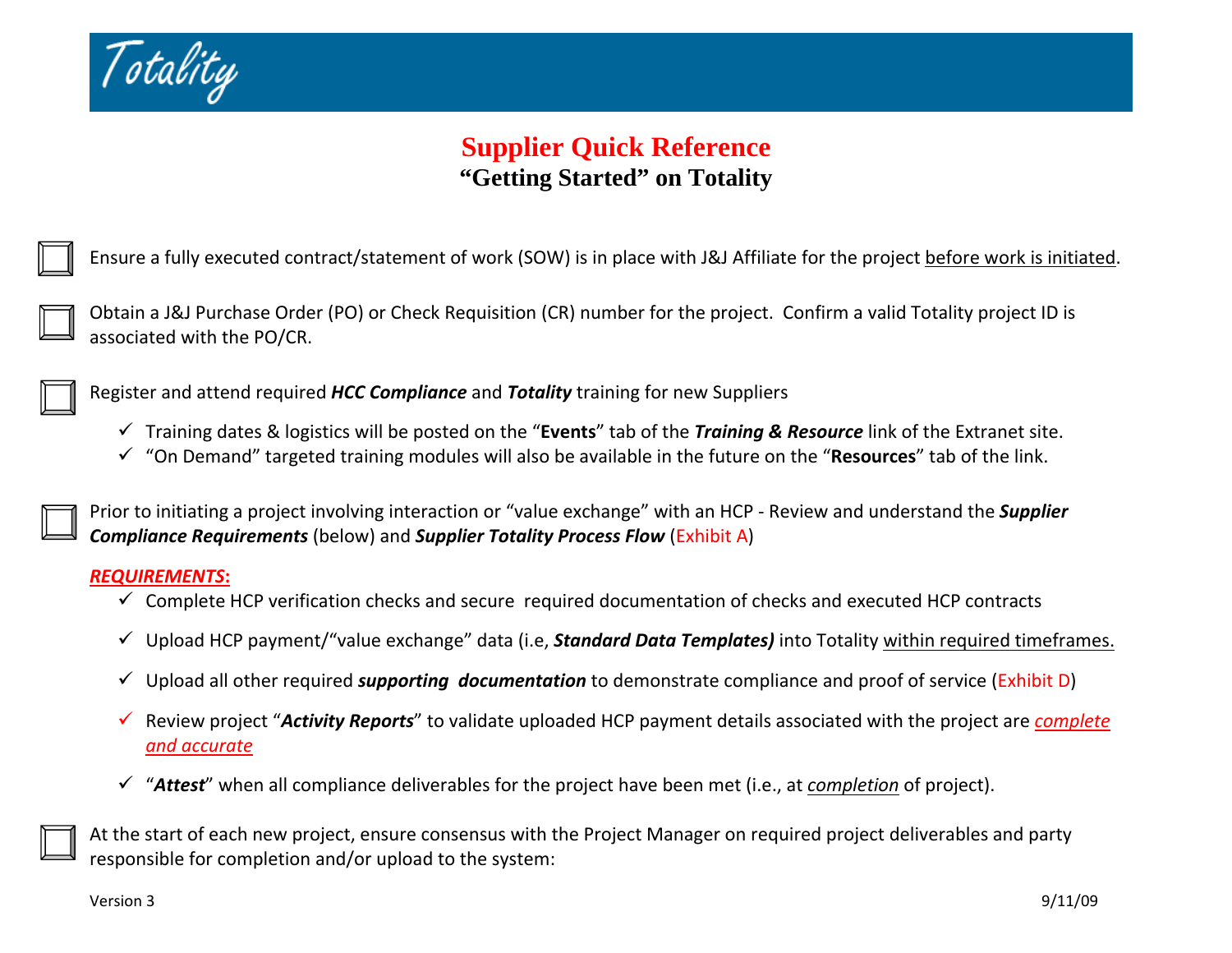

9 *Compliance Deliverables Matrix* – Defines the documentation requirements by Type of Project/Activity (Exhibit B).

Register for Access to the Totality Extranet portal: <https://totalitygateway.jnj.com/tpextranet/>

- 9 Download and complete the "*User Registration Form*" (excel file) from "*Registration"* link on the Extranet Login Page
- √ Submit completed form to the Totality mailbox: [TG@prdus.jnj.com](mailto:TG@prdus.jnj.com)
- $\checkmark$  Registration Form must include date completed HCC/Totality training
- $\checkmark$  Ensure supplier system firewalls allow emails from [TG@prdus.jnj.com](mailto:TG@prdus.jnj.com)

Login to the Totality Extranet site –  $(1<sup>st</sup>$  time access)

- 9 Users must use *Internet Explorer* as the internet browser to access/login to Totality
- $\checkmark$  **User Name** = Registration email address
- $\checkmark$  Password = User Temporary Password Password <sup>=</sup> User *Temporary* Password (Temporary password will be emailed upon Registration. *User* <sup>w</sup>*ill be prompted to change upon first time login).*

Download the applicable "*HCP Data Template*" and review data field requirements and upload frequency (Exhibit C) to ensure clear understanding of all required data/information needed to capture to complete required data upload for the project.

Ensure supplier systems/processes in place to capture all key HCP "value exchange" data & documentation required for project.

Additional resources are available to Totality Extranet / 3<sup>rd</sup> party Users:

- 9 Currently available on the Totality Extranet Login Page under the "*Training Materials*" link
- 9 Future Reference and training tools will be available via the "*Training and Resource*" link on the Extranet.

Version 3 9/11/09 Questions regarding project requirements or HCC policy should be directed back to the applicable J&J affiliate Project Manager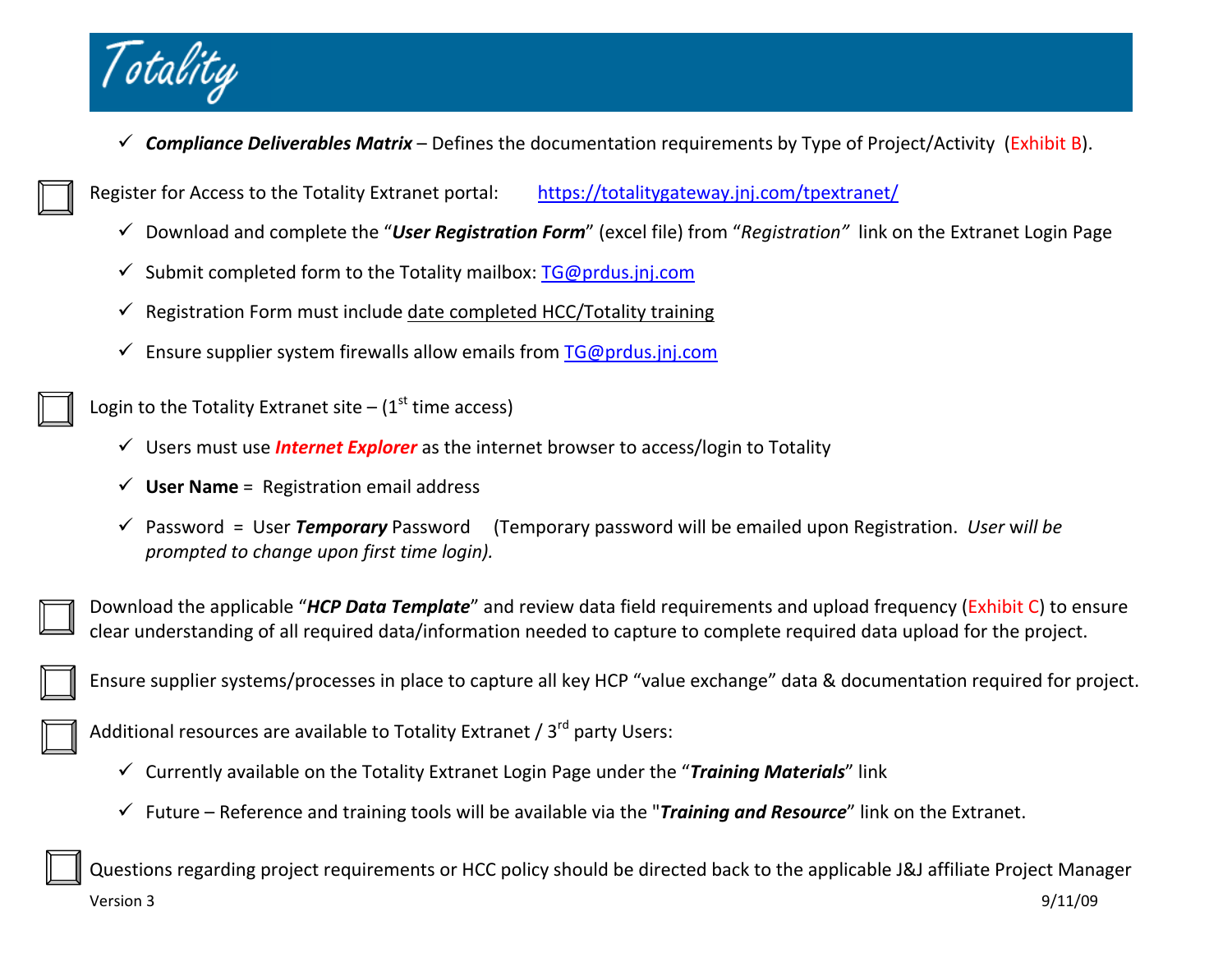

### **Exhibit A – Part I**

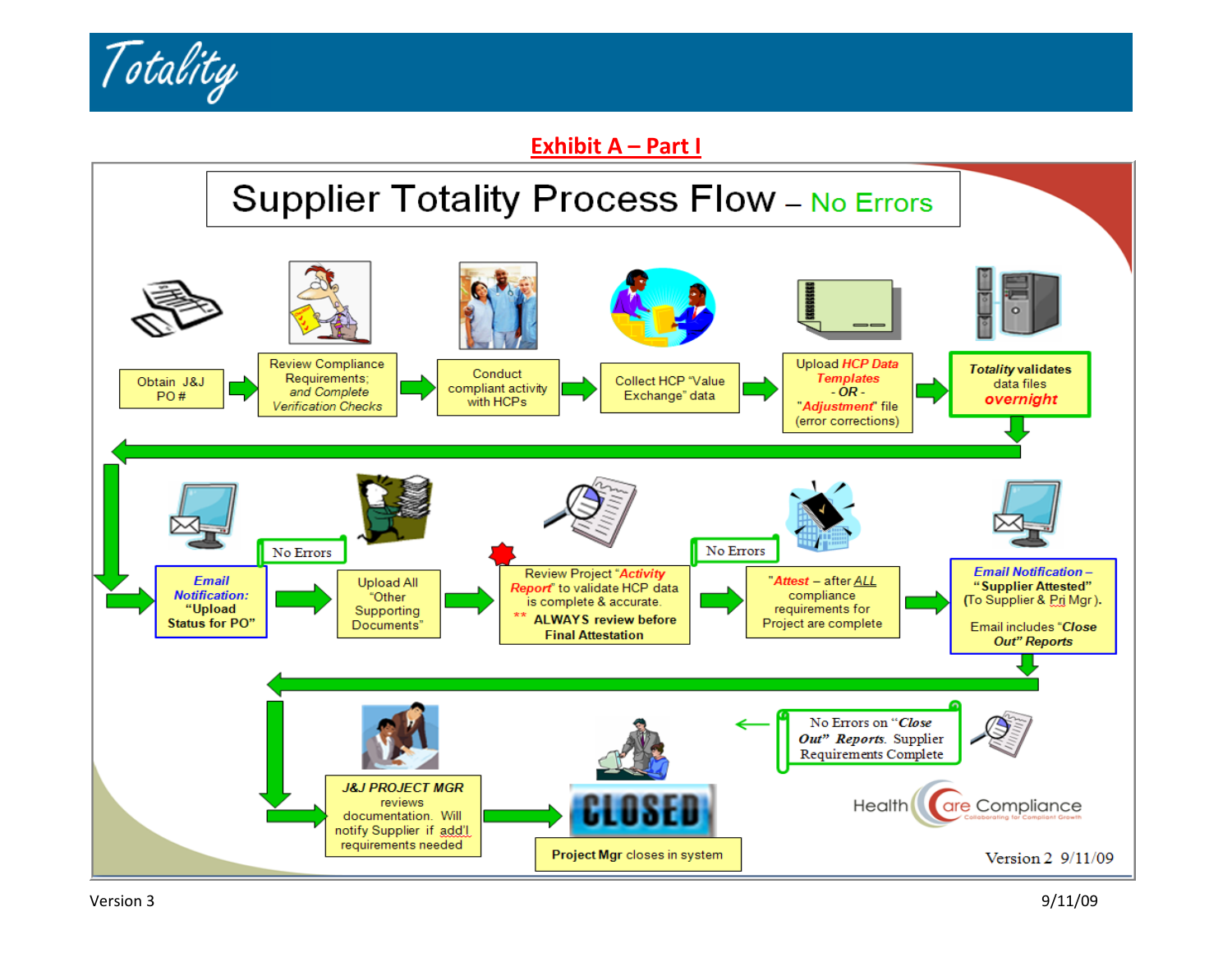

#### **Exhibit A – Part II**

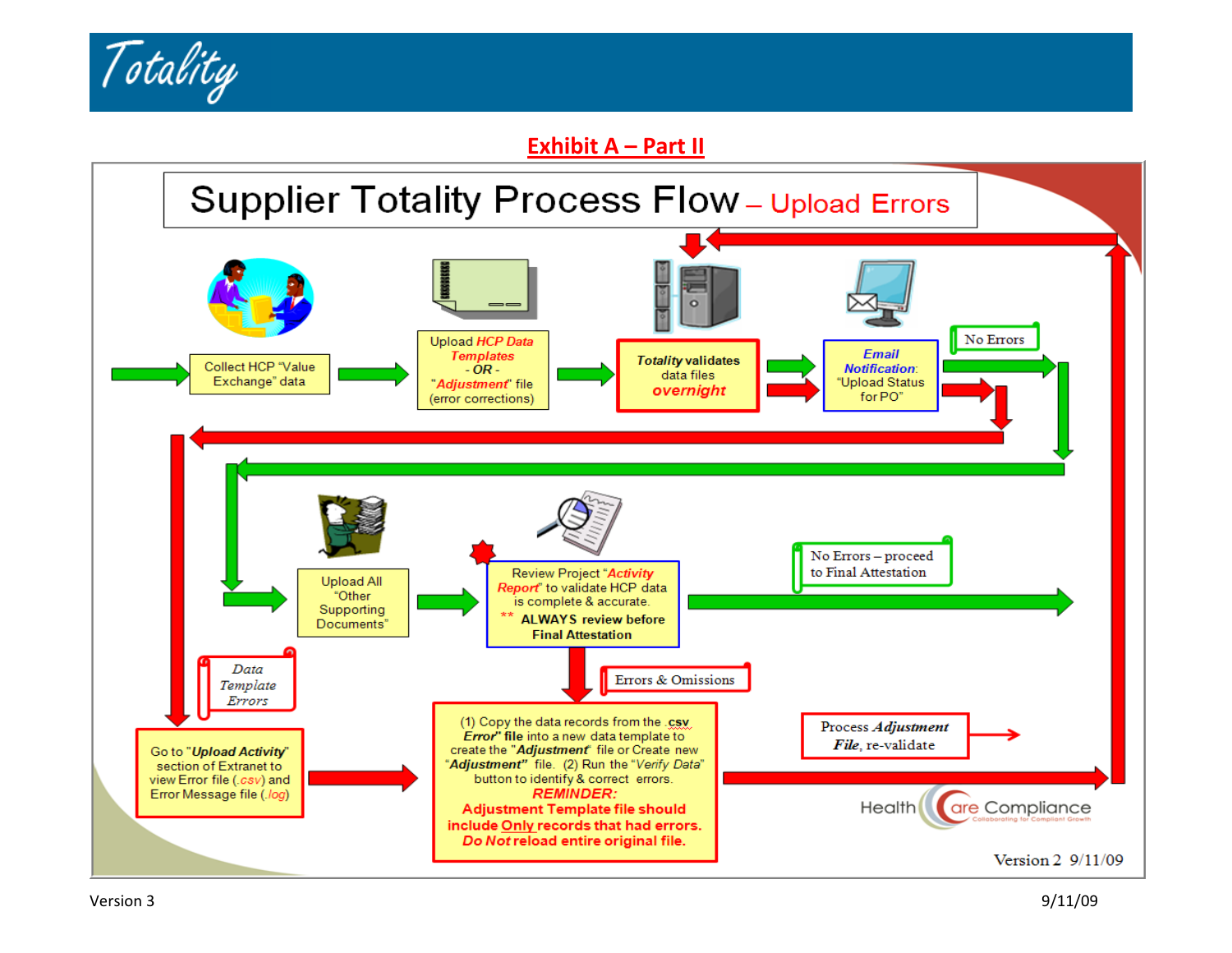Totality

# **Exhibit B Supplier Compliance Deliverables Matrix – by Activity Type**

|                                                                                                                                                                                                                                                                                                                                                                             |                                                                                                                                                                                                                                                                                                                                                                                                                                                                                                                                                                                                                                                                                                                                                                                                                                                                                                                                                                                                                                                     |             |                           | <b>Event</b>                                                                                 |                        |                                           |                                                                 |                         |                               |                                               | <b>Consultant (Not Supplier Checks)</b>          |                                                                  |
|-----------------------------------------------------------------------------------------------------------------------------------------------------------------------------------------------------------------------------------------------------------------------------------------------------------------------------------------------------------------------------|-----------------------------------------------------------------------------------------------------------------------------------------------------------------------------------------------------------------------------------------------------------------------------------------------------------------------------------------------------------------------------------------------------------------------------------------------------------------------------------------------------------------------------------------------------------------------------------------------------------------------------------------------------------------------------------------------------------------------------------------------------------------------------------------------------------------------------------------------------------------------------------------------------------------------------------------------------------------------------------------------------------------------------------------------------|-------------|---------------------------|----------------------------------------------------------------------------------------------|------------------------|-------------------------------------------|-----------------------------------------------------------------|-------------------------|-------------------------------|-----------------------------------------------|--------------------------------------------------|------------------------------------------------------------------|
| <b>CLOSE-OUT DELIVERABLES</b>                                                                                                                                                                                                                                                                                                                                               | Data Template<br>(Value<br>Exchange<br>occurs)                                                                                                                                                                                                                                                                                                                                                                                                                                                                                                                                                                                                                                                                                                                                                                                                                                                                                                                                                                                                      | Agenda      | Sign-in<br>Sheet          | Approved<br>Presentation<br>Materials <sup>***</sup>                                         | Project<br>Deliverable | Attest<br><b>Deliverables</b><br>Complete | <b>Executed HCP</b><br>(Individual/<br>Institution)<br>Contract | OIG<br>Exclusion        | <b>EPLS</b><br>Exclusion<br>÷ | <b>FDA</b><br>Debarment<br>Verification<br>÷÷ | License<br>Verification<br>(if applicable)<br>** | Govt.<br>Release or<br>Permission<br>Slip (if gov't<br>employee) |
|                                                                                                                                                                                                                                                                                                                                                                             | <b>Consulting Arrangements - Company Sponsored Research</b>                                                                                                                                                                                                                                                                                                                                                                                                                                                                                                                                                                                                                                                                                                                                                                                                                                                                                                                                                                                         |             |                           |                                                                                              |                        |                                           |                                                                 |                         |                               |                                               |                                                  |                                                                  |
| Clinical Studies Company Sponsored Research                                                                                                                                                                                                                                                                                                                                 | H and I                                                                                                                                                                                                                                                                                                                                                                                                                                                                                                                                                                                                                                                                                                                                                                                                                                                                                                                                                                                                                                             |             |                           |                                                                                              | x                      | X                                         | x                                                               | x                       | x                             | x                                             | x                                                | Х                                                                |
| Clinical Advisory Board/Data Safety Monitoring Board                                                                                                                                                                                                                                                                                                                        | А                                                                                                                                                                                                                                                                                                                                                                                                                                                                                                                                                                                                                                                                                                                                                                                                                                                                                                                                                                                                                                                   | X           | х                         | <b>Approved Deck</b>                                                                         | X                      | x                                         | x                                                               | x                       | Х                             | x                                             | Х                                                | Х                                                                |
| <b>Research Related Services</b>                                                                                                                                                                                                                                                                                                                                            | May Vary                                                                                                                                                                                                                                                                                                                                                                                                                                                                                                                                                                                                                                                                                                                                                                                                                                                                                                                                                                                                                                            |             |                           |                                                                                              | X (Milestone)          | x                                         | x                                                               | X                       | X                             | x                                             | x                                                | Х                                                                |
| General Consulting - Clinical                                                                                                                                                                                                                                                                                                                                               | А                                                                                                                                                                                                                                                                                                                                                                                                                                                                                                                                                                                                                                                                                                                                                                                                                                                                                                                                                                                                                                                   |             |                           |                                                                                              | X                      | x                                         | X                                                               | X                       | X                             | X                                             | x                                                | X                                                                |
| Investigator Meeting                                                                                                                                                                                                                                                                                                                                                        | A, B, C                                                                                                                                                                                                                                                                                                                                                                                                                                                                                                                                                                                                                                                                                                                                                                                                                                                                                                                                                                                                                                             | x           | X                         | Presentation                                                                                 |                        | X                                         | X                                                               | x                       | X                             | X                                             | X                                                | x                                                                |
| <b>Consulting Arrangements - Other Consulting</b>                                                                                                                                                                                                                                                                                                                           |                                                                                                                                                                                                                                                                                                                                                                                                                                                                                                                                                                                                                                                                                                                                                                                                                                                                                                                                                                                                                                                     |             |                           |                                                                                              |                        |                                           |                                                                 |                         |                               |                                               |                                                  |                                                                  |
| Advisory Board                                                                                                                                                                                                                                                                                                                                                              | А                                                                                                                                                                                                                                                                                                                                                                                                                                                                                                                                                                                                                                                                                                                                                                                                                                                                                                                                                                                                                                                   | X           | x                         | <b>Approved Deck</b>                                                                         | <b>Final Report</b>    | x                                         | X                                                               | X                       | X                             | X                                             | x                                                | X                                                                |
| General Consulting - Sales & Marketing                                                                                                                                                                                                                                                                                                                                      | А                                                                                                                                                                                                                                                                                                                                                                                                                                                                                                                                                                                                                                                                                                                                                                                                                                                                                                                                                                                                                                                   |             |                           |                                                                                              | <b>Final Report</b>    | x                                         | $\mathbf x$                                                     | X                       | $\mathsf{x}$                  | $\mathsf{x}$                                  | x                                                | $\mathsf X$                                                      |
| Marketing and Advertising Promotion                                                                                                                                                                                                                                                                                                                                         | А                                                                                                                                                                                                                                                                                                                                                                                                                                                                                                                                                                                                                                                                                                                                                                                                                                                                                                                                                                                                                                                   |             |                           |                                                                                              | <b>Final Report</b>    | X                                         | X                                                               | X                       | $\mathsf{x}$                  | X                                             | X                                                | X                                                                |
| Speaker Training                                                                                                                                                                                                                                                                                                                                                            | A                                                                                                                                                                                                                                                                                                                                                                                                                                                                                                                                                                                                                                                                                                                                                                                                                                                                                                                                                                                                                                                   |             | х                         | <b>Approved Deck</b>                                                                         |                        | x                                         | X                                                               | $\mathsf X$             | x                             | x                                             | x                                                | Х                                                                |
| Speaker Bureau                                                                                                                                                                                                                                                                                                                                                              | <b>D. E. F. G</b>                                                                                                                                                                                                                                                                                                                                                                                                                                                                                                                                                                                                                                                                                                                                                                                                                                                                                                                                                                                                                                   |             | $\boldsymbol{\mathsf{x}}$ | <b>Approved Deck</b>                                                                         |                        | x                                         | x                                                               | x                       | x                             | x                                             | x                                                | X                                                                |
| Development of Educational Materials                                                                                                                                                                                                                                                                                                                                        | A                                                                                                                                                                                                                                                                                                                                                                                                                                                                                                                                                                                                                                                                                                                                                                                                                                                                                                                                                                                                                                                   |             | X                         |                                                                                              | <b>Ed Materials</b>    | x                                         | x                                                               | $\mathbf{x}$            | X                             | x                                             | X                                                | X                                                                |
| Patient & Educ Items; Conventions/Receptions; Premium - Sales Supply                                                                                                                                                                                                                                                                                                        | <b>B</b> or C                                                                                                                                                                                                                                                                                                                                                                                                                                                                                                                                                                                                                                                                                                                                                                                                                                                                                                                                                                                                                                       |             |                           |                                                                                              |                        |                                           |                                                                 |                         |                               |                                               |                                                  |                                                                  |
| International Symposium                                                                                                                                                                                                                                                                                                                                                     | А                                                                                                                                                                                                                                                                                                                                                                                                                                                                                                                                                                                                                                                                                                                                                                                                                                                                                                                                                                                                                                                   | $\mathbf x$ |                           | Presentations                                                                                |                        | X                                         | $\mathbf x$                                                     | $\mathbf x$             | X                             | X                                             | X                                                | $\mathbf x$                                                      |
| Market Research                                                                                                                                                                                                                                                                                                                                                             |                                                                                                                                                                                                                                                                                                                                                                                                                                                                                                                                                                                                                                                                                                                                                                                                                                                                                                                                                                                                                                                     |             |                           | Secondary market research constructed by OPcO are 'blind" do not have close-out deliverables |                        |                                           |                                                                 |                         |                               |                                               |                                                  |                                                                  |
| Market Research (Primary)                                                                                                                                                                                                                                                                                                                                                   | А                                                                                                                                                                                                                                                                                                                                                                                                                                                                                                                                                                                                                                                                                                                                                                                                                                                                                                                                                                                                                                                   | x           | X                         | Approved Deck Final Report                                                                   |                        | x                                         | x                                                               | x                       | x                             | x                                             | X                                                | x                                                                |
| IIS                                                                                                                                                                                                                                                                                                                                                                         |                                                                                                                                                                                                                                                                                                                                                                                                                                                                                                                                                                                                                                                                                                                                                                                                                                                                                                                                                                                                                                                     |             |                           |                                                                                              |                        |                                           |                                                                 |                         |                               |                                               |                                                  |                                                                  |
| Preceptorship                                                                                                                                                                                                                                                                                                                                                               | А                                                                                                                                                                                                                                                                                                                                                                                                                                                                                                                                                                                                                                                                                                                                                                                                                                                                                                                                                                                                                                                   | x           |                           |                                                                                              |                        | X                                         | х                                                               | x                       | X                             | x                                             | x                                                | Х                                                                |
| Publications                                                                                                                                                                                                                                                                                                                                                                | A                                                                                                                                                                                                                                                                                                                                                                                                                                                                                                                                                                                                                                                                                                                                                                                                                                                                                                                                                                                                                                                   |             |                           |                                                                                              | <b>Publication</b>     | x                                         | Х                                                               | $\overline{\mathsf{x}}$ | $\overline{\mathsf{x}}$       | X                                             | x                                                | X                                                                |
| Clinical and Pre Clinical Research                                                                                                                                                                                                                                                                                                                                          | May Vary                                                                                                                                                                                                                                                                                                                                                                                                                                                                                                                                                                                                                                                                                                                                                                                                                                                                                                                                                                                                                                            |             |                           |                                                                                              | X (Milestone)          | x                                         | X                                                               | X                       | X                             | x                                             | X                                                | X                                                                |
| <b>Independent Educational Grants</b>                                                                                                                                                                                                                                                                                                                                       |                                                                                                                                                                                                                                                                                                                                                                                                                                                                                                                                                                                                                                                                                                                                                                                                                                                                                                                                                                                                                                                     |             |                           |                                                                                              | x                      | X                                         |                                                                 |                         |                               |                                               |                                                  |                                                                  |
| <b>Royalties</b>                                                                                                                                                                                                                                                                                                                                                            |                                                                                                                                                                                                                                                                                                                                                                                                                                                                                                                                                                                                                                                                                                                                                                                                                                                                                                                                                                                                                                                     |             |                           |                                                                                              |                        | $\mathsf{x}$                              |                                                                 |                         |                               |                                               |                                                  |                                                                  |
| Data Templates Legend:<br>A. Consulting (HCP Individual Institution)                                                                                                                                                                                                                                                                                                        | <b>Examples:</b><br><b>FOOTNOTES</b><br>Individual - Speaker Training, General Consulting, Advisory Boards, etc.<br><b>Uploaded Screen shots required</b>                                                                                                                                                                                                                                                                                                                                                                                                                                                                                                                                                                                                                                                                                                                                                                                                                                                                                           |             |                           |                                                                                              |                        |                                           |                                                                 |                         |                               |                                               |                                                  |                                                                  |
| <b>B.</b> Receptions Conventions<br>Patient Benefits & Eductional Items<br>LC.<br>ID.<br>Speaker Bureau (Programs Details)<br>IE.<br>Speaker Bureau (Speaker Projections)<br>Speaker Bureau Completed Programs (Speaker)<br>IG.<br>Speaker Bureau Completed Programs (Attendee)<br>H. Clinical Sites Expenses (Site)<br>Clinical Sites Visit Expenses (Investigator)<br>IJ. | Institution - General consulting or speaker engagements where HCP is an INSTITUTION<br>** Document the date of verification<br>Meal/item of value providided to HCP attendees at company sponsored Receptions, Conventions<br>*** If presentation materials include "sensitive"<br>Textbook programs; Subscriptions<br>information, please contact project manger<br>Speaker Bureau Programs - Costs associated with the SB PROGRAM<br>and affiliate HCC for guidance<br>Speaker Bureau Programs - Full year projects by Speakers for Future Confirmed Events & Current Completed programs<br>Speaker Bureau Programs - Speaker value exchange details (i.e., honoraria, meals, travel)<br>Speaker Bureau Programs - Attendee value exchange details (i.e., meals)<br>Clinical Trials/Company Sponsored Research - Payments to clinical sites, including research related equipment supplied to site and not returned<br>Clinical Trials - Exp. Incurred when providing hospitality to HCP's during the course of visits to the investigative site. |             |                           |                                                                                              |                        |                                           |                                                                 |                         |                               |                                               |                                                  |                                                                  |
| Consultant Attendee Indirect Expenses (MD&D)<br>HCP Indirect Expenses; HCP expenses associated with 3rd party distributors or sales agents                                                                                                                                                                                                                                  |                                                                                                                                                                                                                                                                                                                                                                                                                                                                                                                                                                                                                                                                                                                                                                                                                                                                                                                                                                                                                                                     |             |                           |                                                                                              |                        |                                           |                                                                 |                         |                               |                                               |                                                  |                                                                  |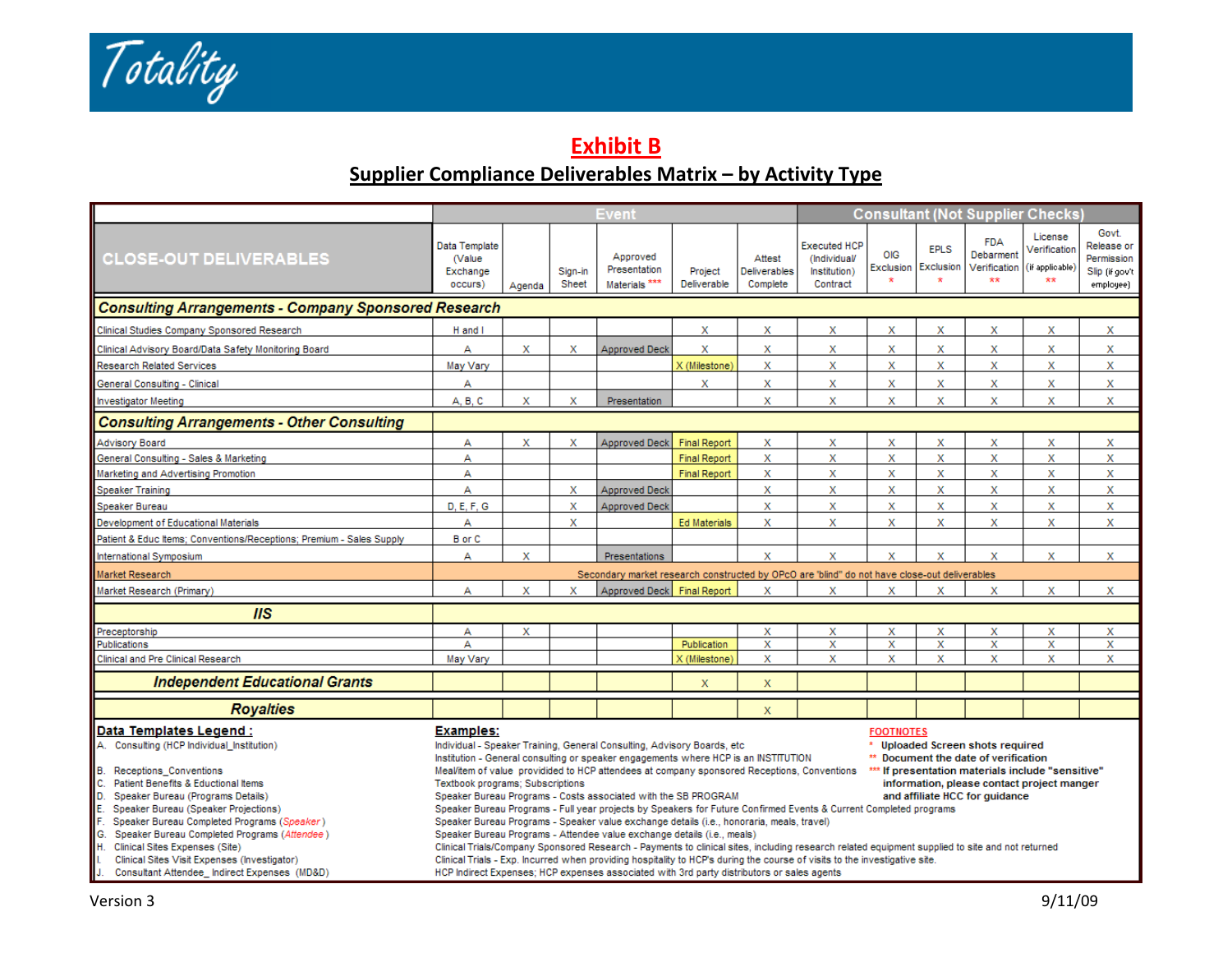

# **Exhibit C**

| <b>HCP Value Exchange Through:</b>                                                                                                          | March 31 | June 30 | September 30 | December 31 |
|---------------------------------------------------------------------------------------------------------------------------------------------|----------|---------|--------------|-------------|
| Upload Data Templates By:                                                                                                                   | April 30 | July 31 | October 31   | JANUARY 31  |
| <sup>**</sup> ALL Current Year HCP Activity is required to be uploaded into Totality no later than JANUARY 31st of the<br>following year ** |          |         |              |             |

| Data Template/HCP "Value Exchange" Activity - Data Upload Requirements   |                                                                                                                                                                                                               |                        |                                                                          |  |  |  |  |
|--------------------------------------------------------------------------|---------------------------------------------------------------------------------------------------------------------------------------------------------------------------------------------------------------|------------------------|--------------------------------------------------------------------------|--|--|--|--|
| Data Template Name                                                       | <b>Type of Activity</b>                                                                                                                                                                                       | <b>Frequency</b>       | <b>Upload Timing</b>                                                     |  |  |  |  |
| A Consulting (HCP Individual Institution)                                | Individuals - Advisory Board, Speaker Training, Investigator Meeting, General Consulting;<br>Institutions - Preceptorships, Sponsorships for Boothspace                                                       | <b>After Event</b>     | 30 days after<br>Project/Event completion                                |  |  |  |  |
| <b>B</b> Receptions Conventions                                          | Receptions (Attendee meal at company sponsored event); Conventions (Item of value received as<br>part of a conference)                                                                                        | Quarterly              | 30 days after calendar<br><b>Quarter</b> close                           |  |  |  |  |
| C Patient Benefits & Educational Items                                   | Textbook programs, Subscriptions, e-Detail, eXtendRx Sales Optimization Program                                                                                                                               | Quarterly              | 30 days after calendar<br><b>Quarter</b> close                           |  |  |  |  |
| D Speaker Bureau (Program Details) *                                     | Speaker Bureau Programs - Program Details (i.e., venue, # attendees, attendee cost/meal, etc)<br>Speaker Bureau Programs - Full year projects by Speakers for Future Confirmed events and Current             | Quarterly              | 30 days after calendar<br><b>Quarter</b> close<br>30 days after calendar |  |  |  |  |
| E Speaker Bureau (Speaker Projections) *                                 | programs (Compleled or Cancelled and paid)                                                                                                                                                                    | <b>Monthly</b>         | <b>Month</b> close                                                       |  |  |  |  |
| Speaker Bureau Completed Programs (Speaker)                              | Speaker Bureau Programs - Speaker expenses only (i.e., honoraria, meals, travel)                                                                                                                              | <b>Monthly</b>         | 30 days after calendar<br><b>Month</b> close                             |  |  |  |  |
| G Speaker Bureau Completed Programs (Attendee)                           | Speaker Bureau Programs - Attendee expenses only (i.e., meals provided)                                                                                                                                       | Quarterly              | 30 days after calendar<br>Quarter close                                  |  |  |  |  |
|                                                                          | Clinical trial Site payments (i.e., local IRB fees, hospitalization fees, advertising costs, etc). Also<br>includes cost of equipment provided to a site & not required to be returned after a clinical trial |                        | 30 days after calendar                                                   |  |  |  |  |
| H Clinical Sites Expenses (Site)<br><b>Clinical Sites Visit Expenses</b> | (computer, PDA, refigerator, etc.)<br>Hospitality (e.g., meal, refreshments) provided to HCP & staff during site visits                                                                                       | Quarterly<br>Quarterly | Quarter close<br>30 days after calendar<br>Quarter close                 |  |  |  |  |
| * *<br>Consultant Attendee Indirect Expenses                             | HCP Indirect expenses; HCP expenses associated with 3rd party distributors or sales agents                                                                                                                    | Quarterly              | 30 days after calendar<br>Quarter close                                  |  |  |  |  |

#### All current year HCP activity is required to be uploaded Quarterly, 30 days after the close of the quarter, unless designated earlier

New for 2010 \*

MD&D Affiliates 2010 \*